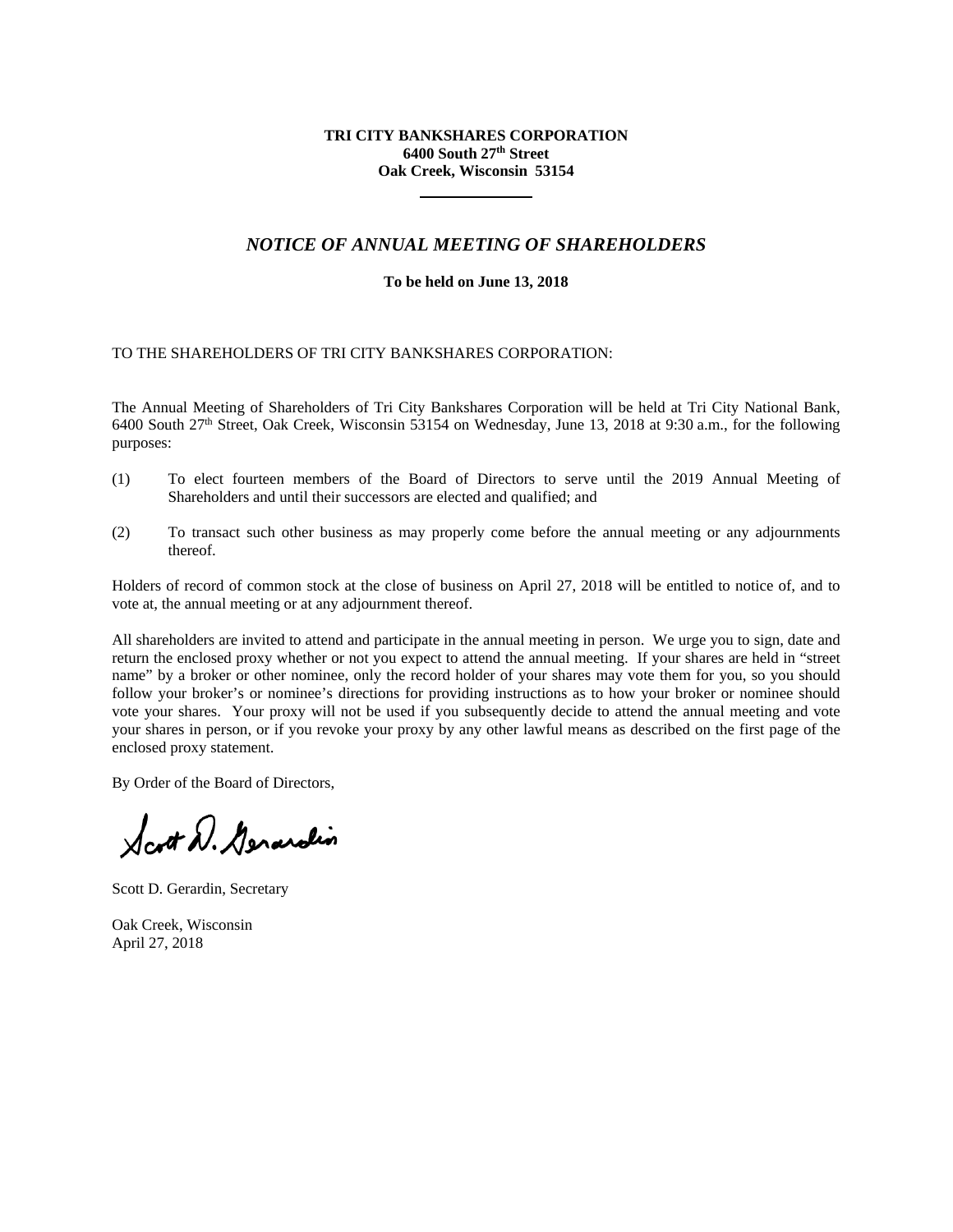## **TRI CITY BANKSHARES CORPORATION 6400 South 27th Street Oak Creek, Wisconsin 53154**

# *PROXY STATEMENT*

This proxy statement is dated April 27, 2018 and is being furnished in connection with the solicitation of proxies by the Board of Directors of Tri City Bankshares Corporation (the "Corporation") to be voted at the Annual Meeting of Shareholders to be held at Tri City National Bank, 6400 South 27<sup>th</sup> Street, Oak Creek, Wisconsin 53154, on June 13, 2018 at 9:30 a.m., for the purposes set forth in the accompanying Notice of Annual Meeting of Shareholders. The solicitation is made by the mailing of this proxy statement with its enclosures. No other solicitation is contemplated; however, if it is necessary to assure adequate attendance at the annual meeting, the Corporation's Board of Directors may further solicit proxies by mail, telephone, email, facsimile, or personal contact. Such solicitation will be made by the officers of the Corporation and will be limited in extent. The total cost of the solicitation, including reimbursement of banks, brokerage firms, custodians, nominees and fiduciaries for reasonable expenses incurred by them in sending proxy materials to the beneficial owners of the Corporation's common stock, \$1.00 par value (the "Common Stock"), will be borne by the Corporation.

This proxy statement is first being mailed to shareholders on or about May 7, 2018.

Shareholders are asked to complete, sign and return the enclosed proxy. The proxy may be revoked at any time before it is voted at the annual meeting. Prior to the annual meeting, this may be done by execution of a later-dated proxy or by written revocation sent to the Secretary of the Corporation, Mr. Scott D. Gerardin, at the office of the Corporation, 6400 South 27<sup>th</sup> Street, Oak Creek, Wisconsin 53154. Alternatively, the proxy may be revoked at the annual meeting by oral or written notice to the Secretary of the Corporation (or the presiding officer of the annual meeting) or by attending the annual meeting and voting in person.

Only shareholders of record at the close of business on April 27, 2018 (the "Record Date") will be entitled to vote at the meeting. There were 8,904,915 shares of the Common Stock of the Corporation outstanding on the Record Date, with each share being entitled to one vote.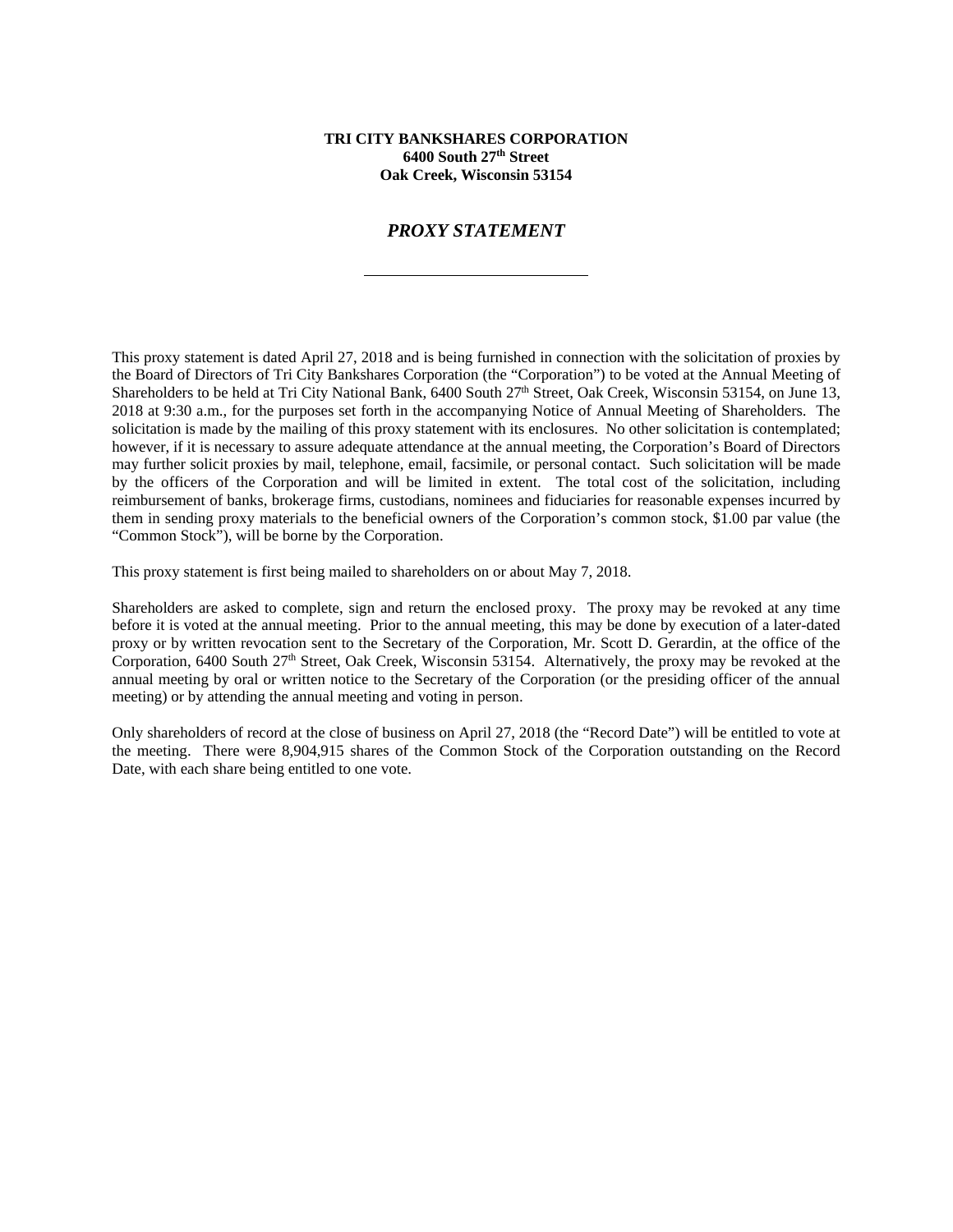## **PROPOSAL 1**

### **ELECTION OF DIRECTORS**

The Board of Directors proposes that the fourteen (14) nominees named below be elected to serve as directors for the ensuing year and until their successors are elected and qualified. All fourteen (14) directors will serve one-year terms. Proxies received by the Board of Directors will be voted FOR the election of the following fourteen (14) persons, unless otherwise indicated, but, if any such nominee is unable to serve due to presently unforeseen circumstances, proxies may be voted for another person nominated by the Board of Directors.

All fourteen persons nominated as directors are currently directors of the Corporation. All of the nominees have consented to serve if elected and the Board of Directors is not aware of any nominee who may be unable to serve as a director. The directors and executive officers of the Corporation beneficially own a majority of the Corporation's outstanding Common Stock. Accordingly, assuming that all directors and executive officers vote for the nominees listed below, election of such nominees is assured.

All of the individuals named in the table below are also directors of the Corporation's subsidiary, Tri City National Bank (the "Bank").

| Name             | Director<br><b>Since</b> | <u>Age</u> | Principal Occupation During the<br>Past 5 Years and Other Directorships                                                                                                                                                                                                                                                                                                                                                                                                                                                                                                                                                                                                           |
|------------------|--------------------------|------------|-----------------------------------------------------------------------------------------------------------------------------------------------------------------------------------------------------------------------------------------------------------------------------------------------------------------------------------------------------------------------------------------------------------------------------------------------------------------------------------------------------------------------------------------------------------------------------------------------------------------------------------------------------------------------------------|
| Frank J. Bauer   | 1990                     | 91         | President of Frank Bauer Construction Company, Inc. since<br>1986. In addition to his long tenure on the Board that provides<br>him with a familiarity with the Corporation's history, Mr.<br>Bauer's qualifications for serving on the Board include his<br>business and management experience and his substantial<br>knowledge of the construction industry.                                                                                                                                                                                                                                                                                                                    |
| William N. Beres | 2002                     | 60         | Consultant working as Director of Special Projects for WEC<br>Energy Group since June 2017. Vice President Finance of<br>Johnson Controls Federal Systems since October 2016, and<br>previously Vice President and General Manager of the Federal<br>Solutions division of Johnson Controls from April 2016 -<br>September 2016 and Vice President of Structured Finance of the<br>Building Efficiency division of Johnson Controls since March<br>2010. Mr. Beres brings to the Board substantial business and<br>management experience, as well as a strong background in<br>finance and investment matters, which make him a valuable<br>resource to the Board and management. |
| Craig C. Dedrick | 2012                     | 55         | Executive Vice President of the Corporation and President of the<br>Bank since 2014, Executive Vice President of the Bank in 2012<br>and 2013 and Senior Vice President of the Bank from 1996 to<br>2012. Mr. Dedrick is qualified to serve on the board due to his<br>knowledge of the Corporation and the leadership he has<br>demonstrated during his more than 30 years of service at the<br>Bank. Mr. Dedrick has held executive roles in both commercial<br>and retail lending and has been a long-time member of the senior<br>credit committee.                                                                                                                           |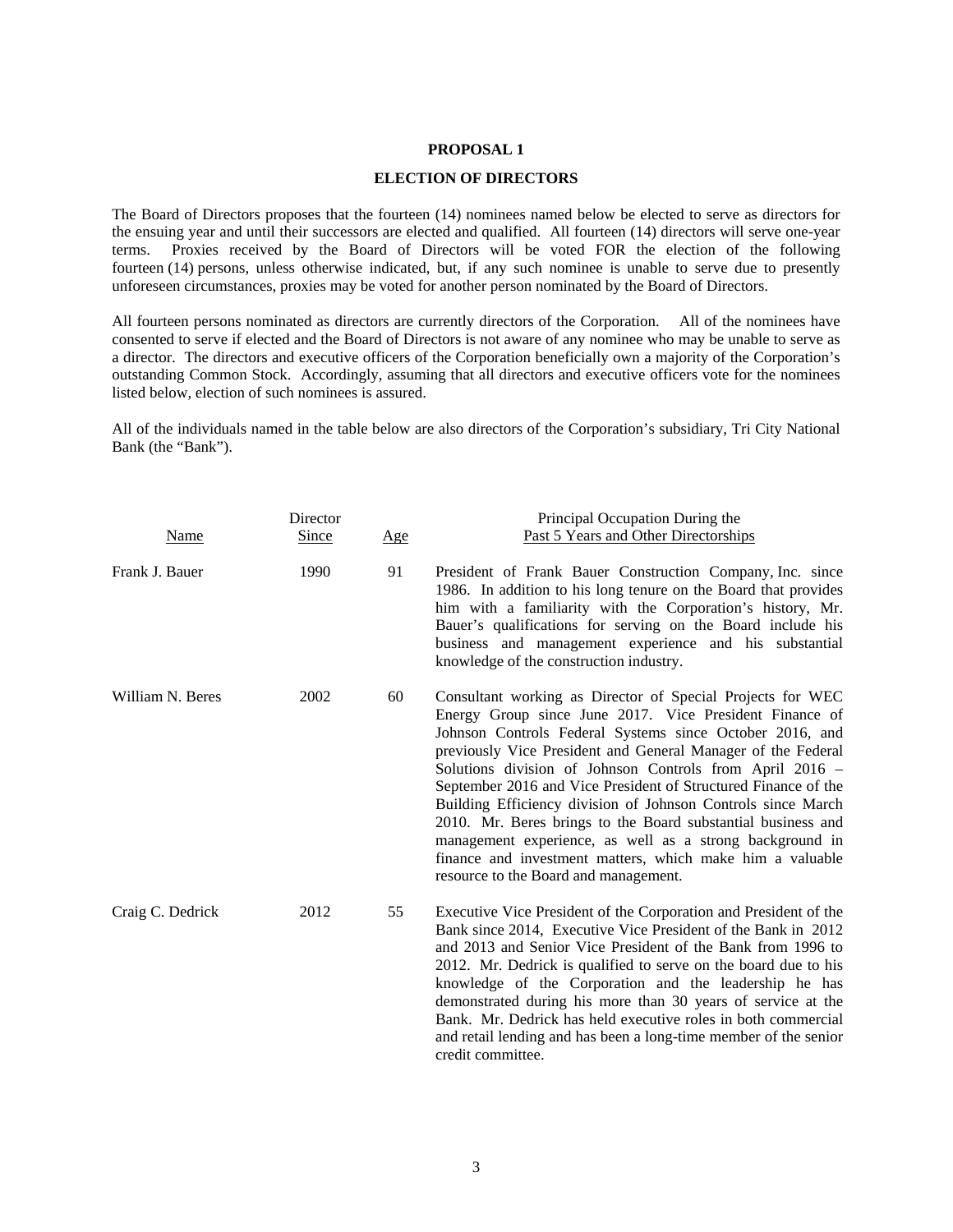| Sanford Fedderly  | 1980 | 83 | Retired President of Tri City Pharmacy, Inc., Oak Creek,<br>Wisconsin.<br>Mr. Fedderly has business and management<br>experience and, as a local businessman for many years, has a<br>strong familiarity with the Bank's local market area.<br>These<br>attributes, as well as his more than 30 years of experience as a<br>director of the Corporation and the Bank, make him qualified to<br>serve on the Board.                                                                                                                                                                                                                                        |
|-------------------|------|----|-----------------------------------------------------------------------------------------------------------------------------------------------------------------------------------------------------------------------------------------------------------------------------------------------------------------------------------------------------------------------------------------------------------------------------------------------------------------------------------------------------------------------------------------------------------------------------------------------------------------------------------------------------------|
| Jay Ferguson      | 2017 | 43 | Founding Partner at Ferguson Hill Wealth Management. Mr.<br>Ferguson has been a Financial Advisor since 1997 and Certified<br>Financial Planner® since 2007. In addition to his knowledge of<br>the financial services industry his investment knowledge,<br>business acumen and leadership experience qualify him to serve<br>on the Board.                                                                                                                                                                                                                                                                                                              |
| Rebecca Ferguson  | 2012 | 44 | Ms. Ferguson has held various professional positions including<br>former employment as an officer of Tri City National Bank and<br>private practice as an attorney. Ms. Ferguson's experience as an<br>employee of the Bank, as well as her business and legal acumen,<br>qualify her to serve on the Board.                                                                                                                                                                                                                                                                                                                                              |
| Scott D. Gerardin | 2002 | 59 | Senior Vice President and General Counsel of the Corporation<br>since 2005. Secretary of the Corporation since 2013. Senior<br>Vice President of the Bank since 2002, General Counsel to the<br>Bank since 1992. Mr. Gerardin's legal training, background and<br>experience, both before and since he became employed by the<br>Bank in 1992, as well as his familiarity with all aspects of the<br>Corporation's and the Bank's operations in his role as general<br>counsel, enables him to provide a unique and important<br>perspective on the Board's decisions and decision making<br>processes and therefore qualifies him to serve on the Board. |
| William Gravitter | 1980 | 89 | Retired President of Hy-View Mobile Home Park.<br>Mr.<br>Gravitter's qualifications to serve on the Board include his long<br>tenure on the Board as well as his familiarity with the local<br>markets served by the Bank.                                                                                                                                                                                                                                                                                                                                                                                                                                |
| Frederick R. Klug | 2015 | 46 | Senior Vice President and Chief Financial Officer of the<br>Corporation since 2009.<br>Senior Vice President and Chief<br>Financial Officer of the Bank since 2014. Mr. Klug is qualified<br>to serve on the board due to his knowledge of the financial<br>aspects of the Corporation and his more than 20 years of<br>experience in commercial and investment banking.                                                                                                                                                                                                                                                                                  |
| Brian T. McGarry  | 2005 | 67 | Chairman of the Board, President and Chief Executive Officer<br>of the Corporation and Chairman and Chief Executive Officer of<br>the Bank since 2016. President and Director of NDC LLC.<br>Mr. McGarry's more than 40 years of experience as an<br>employee, officer and Director of the Bank, as well as his<br>business and leadership experience and financial literacy,<br>qualify him to serve on the Board.                                                                                                                                                                                                                                       |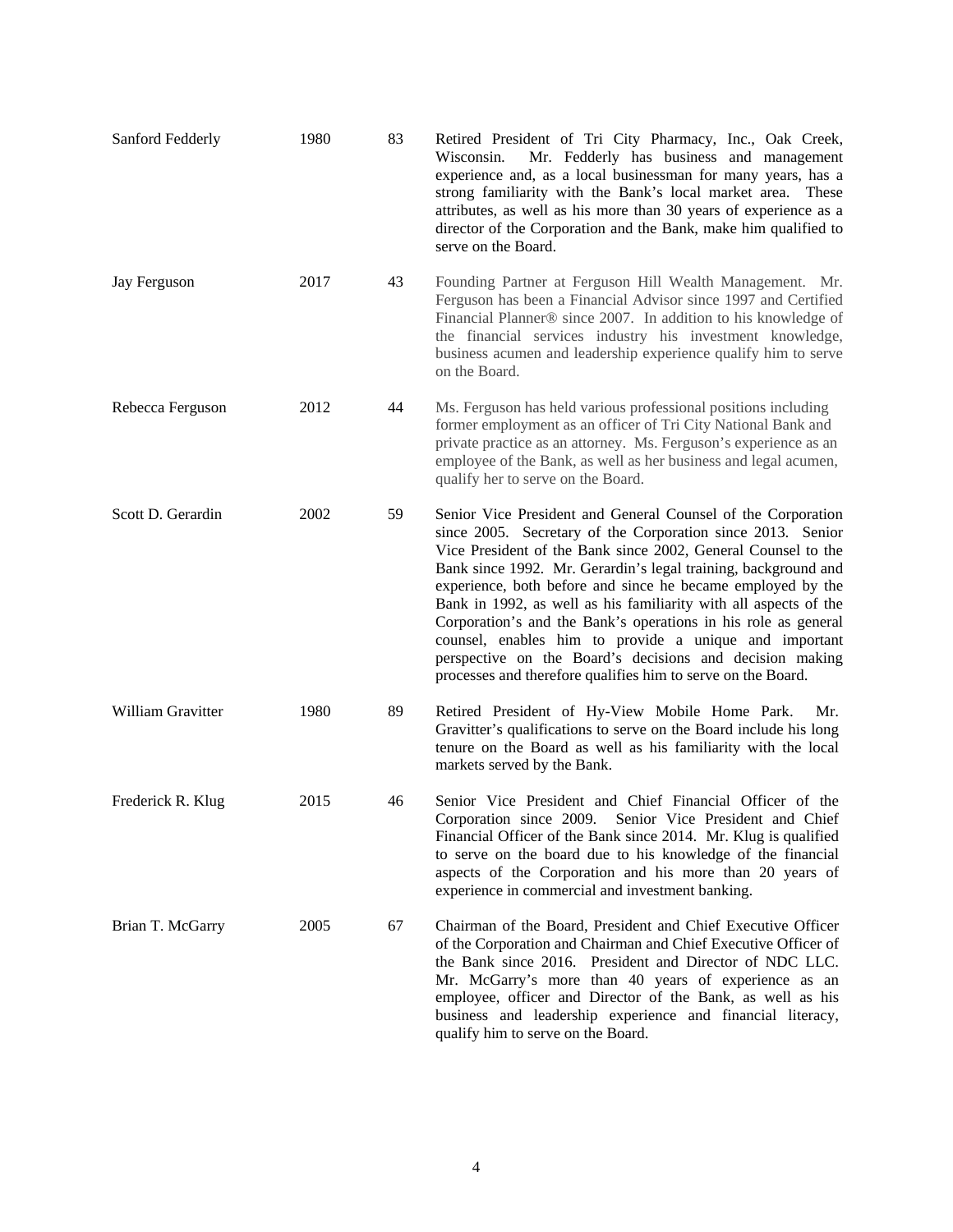| Robert W. Orth       | 1996 | 71 | Retired Executive Vice President of the Corporation and retired<br>President of the Bank. Mr. Orth is qualified to serve on the<br>Board due to his long experience in the banking industry and his<br>17 years of service as an executive and Chief Credit Officer of<br>the Bank, where he has demonstrated leadership skills and<br>business acumen.                                                                                                                                                                                                                                                                      |
|----------------------|------|----|------------------------------------------------------------------------------------------------------------------------------------------------------------------------------------------------------------------------------------------------------------------------------------------------------------------------------------------------------------------------------------------------------------------------------------------------------------------------------------------------------------------------------------------------------------------------------------------------------------------------------|
| Agatha T. Ulrich     | 1999 | 89 | Chairman and Director of NDC, LLC. Mrs. Ulrich provides<br>leadership and historical insight and perspective formed by her<br>involvement with the Bank and Corporation for more than a half<br>century, dating back to 1963 when the Bank was initially<br>organized by her late husband, as well as her service on the<br>Board since 1999.                                                                                                                                                                                                                                                                                |
| David A. Ulrich, Jr. | 1997 | 58 | Retired Vice President and Director of Mega Marts, Inc.<br>Retired Vice President of NDC, Inc. Director of NDC LLC.<br>Mr. Ulrich has had substantial involvement with the Bank and<br>the Corporation and the business interests of his late father, the<br>founder of the Bank, that have given him the financial, business<br>and organizational experience that qualifies him to serve on the<br>Board.                                                                                                                                                                                                                  |
| Scott A. Wilson      | 1990 | 71 | Retired Executive Vice President, Secretary and Treasurer of the<br>Corporation and retired Executive Vice President, Secretary,<br>and Chief Financial Officer of the Bank. Mr. Wilson is qualified<br>to serve on the Board due to his long experience in the banking<br>industry, including 11 years as a national bank examiner prior to<br>joining the Corporation. In addition he was an officer of the<br>Bank for more than 30 years where he demonstrated leadership<br>skills and business acumen as a unit bank president, operations<br>knowledge and credit skills as a member of the Bank's loan<br>committee. |

*The Board of Directors recommends that you vote "FOR" each of the fourteen (14) nominees named above.*

There is a family relationship between several of the nominees for directorship. David Ulrich, Jr. is Agatha Ulrich's son, Frank Bauer is Agatha Ulrich's brother and Brian McGarry is Agatha Ulrich's son-in-law. Rebecca Ferguson is Agatha Ulrich's granddaughter and Brian McGarry's daughter. Jay Ferguson is married to Rebecca Ferguson.

Messrs. Dedrick, Gerardin, Klug and McGarry are the only executive officers of the Corporation nominated to the Board of Directors. Each of their ages, positions and offices with the Corporation and period during which each has served as such are as set forth in the above table.

Because the Corporation is not listed on a national securities exchange, it is not subject to any director independence requirements. However, all of the directors except Messrs. Dedrick, Gerardin, Klug, McGarry and Orth are independent in accordance with the definition of independence in Rule 5605(a)(2) of the NASDAQ Stock Market.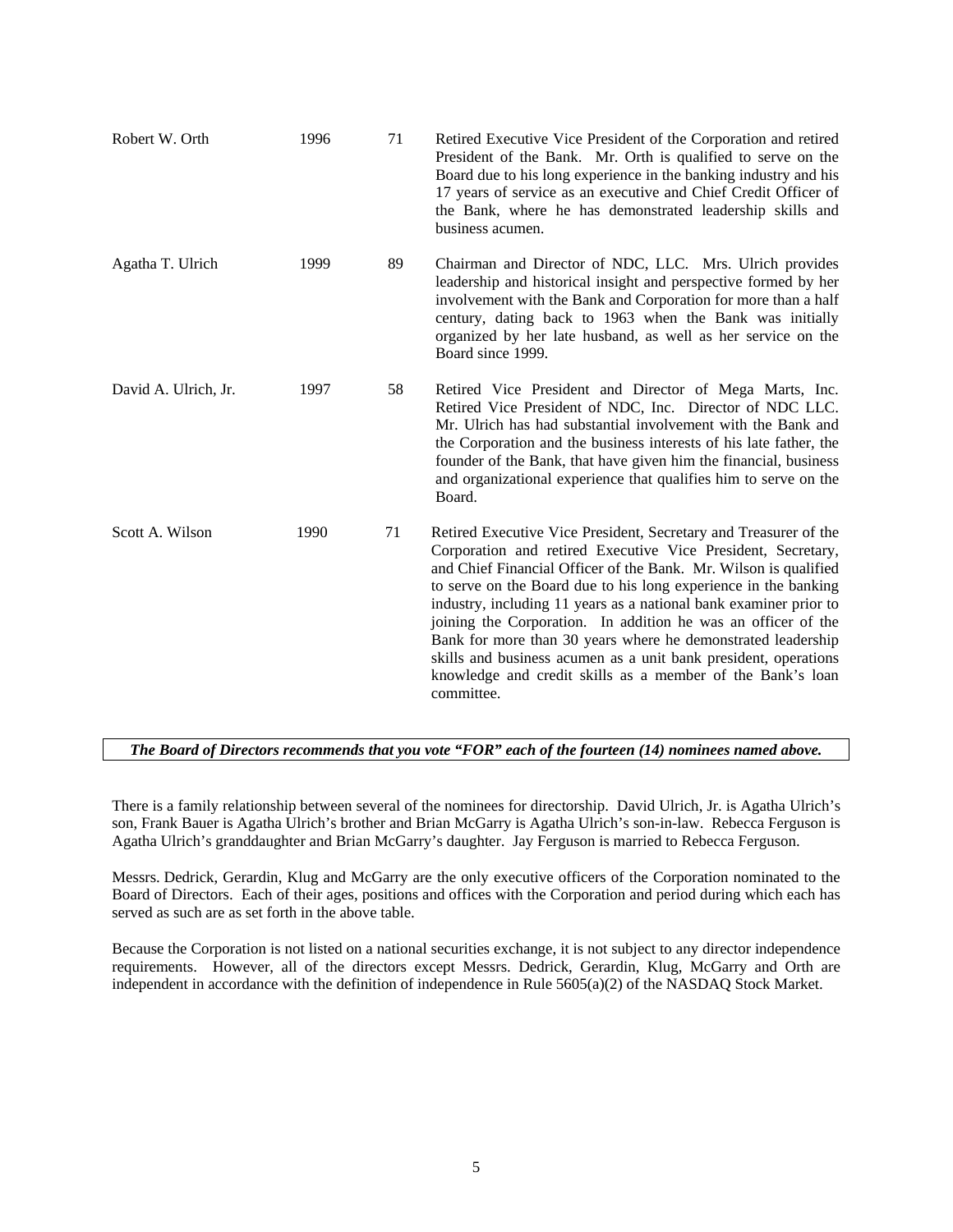### **Director Nominations**

The Board of Directors has not appointed a nominating committee. Due to the infrequent turnover among the Corporation's directors, the Board has determined that it is not necessary or appropriate at this time to establish a separate nominating committee. The review of recommendations for and the selection of nominees to Board membership is handled by the Board serving as a committee of the whole. No nominating committee charter has been adopted by the Board of Directors serving in their capacity as a committee of the whole.

The Board of Directors does not have a formal policy for considering nominees whose names are submitted by shareholders. If shareholders were to recommend nominees for directors, the full Board of Directors would consider such persons. Although shareholders are entitled to nominate persons from the floor at the annual meeting, absent contrary instructions the proxies solicited hereby will be voted for the fourteen persons identified herein who are nominated by the Board of Directors.

The Board of Directors has generally identified nominees based upon suggestions by non-management directors, management members and/or shareholders. The Board considers various attributes to be important, including the individual's integrity, general business background and experience, experience with the banking industry, and the ability to serve on the Board of Directors. In carrying out its responsibilities for locating, recruiting and nominating candidates for election as directors, the Board takes into account diversity as one of the factors in its considerations. Aspects of diversity considered include professional or business experiences, gender, race, national origin, specialized education or work experience and viewpoints.

## **Compensation Oversight**

The Corporation's compensation system is not complex. Compensation of the executive officers of the Corporation is reviewed by the Board serving as a committee of the whole (with each director who is also an officer of the Corporation being excluded from participating in the consideration of his own compensation). The Board of Directors believes that each of the Board members should have input into the compensation of the Corporation's executive officers. The Board does not operate under a formal written charter with respect to executive compensation matters. The Board reviews and approves the salaries and other compensation of the Corporation's executive officers. The Board did not retain the services of any compensation consultants in carrying out its duties during 2017.

# **Board Attendance**

The Board of Directors held five meetings during 2017. All incumbent directors attended 75% or more of the aggregate meetings of the Board and the committees on which they served during 2017. Directors are encouraged to attend the annual meeting of shareholders, but the Corporation has not adopted a formal policy requiring attendance at the annual meeting.

## **Shareholder Communications**

The Board of Directors currently does not have a formal process for shareholders to send communications to the Board. Informal communications have been sufficient to communicate questions, comments and observations that could be useful to the Board. However, shareholders wishing to communicate with the Board of Directors or nominate a candidate for election to the Corporation's Board of Directors may contact The Chairman of the Board, c/o Tri City Bankshares Corporation, 6400 South 27th Street, Oak Creek, Wisconsin 53154.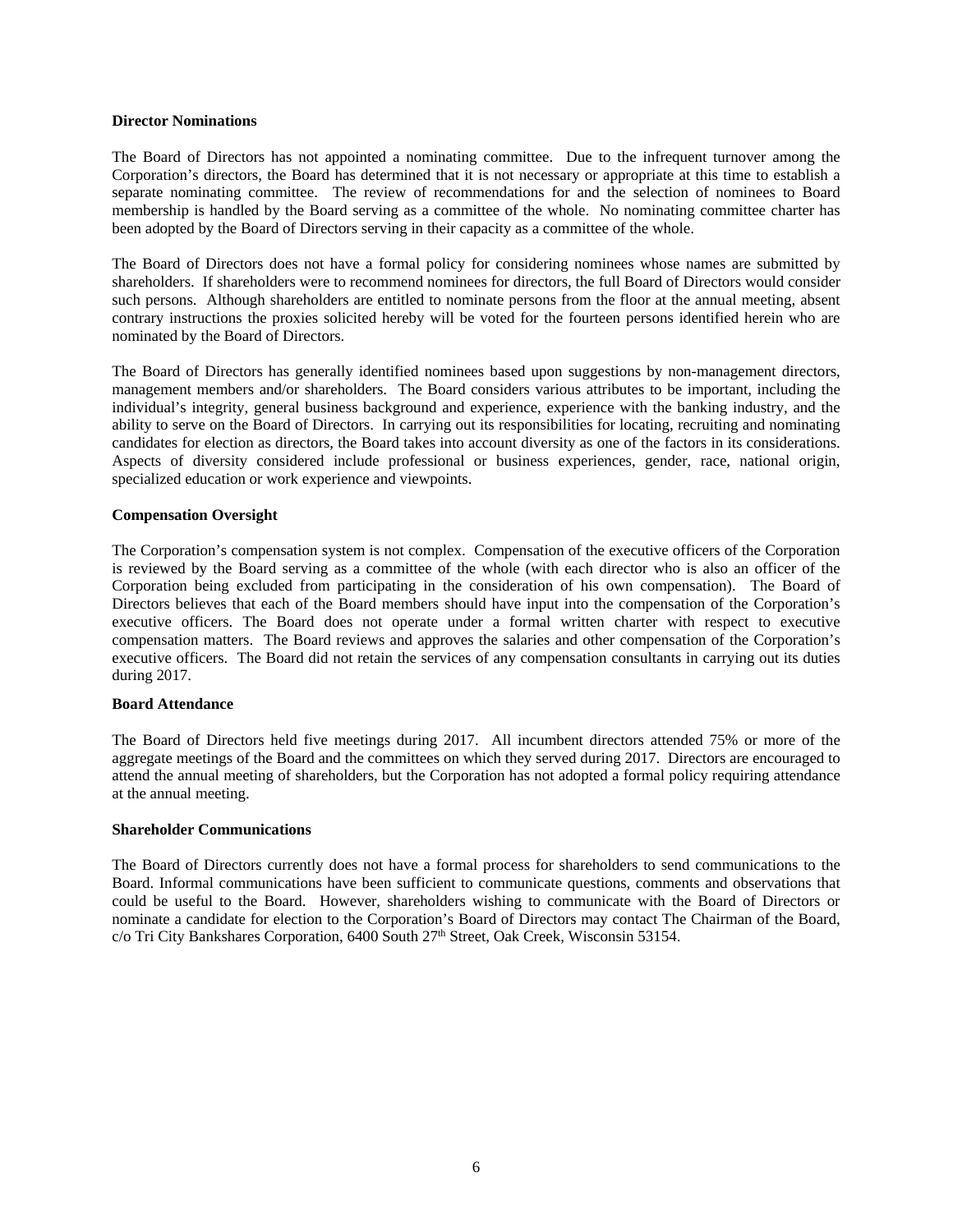### **REPORT OF THE AUDIT COMMITTEE**

The Audit Committee oversees the Corporation's financial reporting process on behalf of the Board of Directors. The Audit Committee is governed by a written charter approved by the Board of Directors. The current members of the Audit Committee, all of whom are non-employee directors, are Messrs. Beres (Chair), Bauer and Fedderly. All of the members of the Audit Committee are independent in accordance with the definition of independence in Rule 5605(a)(2) of the NASDAQ Stock Market. The Board of Directors has determined that Mr. Beres is a financial expert.

Management has the primary responsibility for the financial statements and the reporting process including the systems of internal controls. In fulfilling its oversight responsibilities, the Audit Committee reviewed the audited financial statements with both the independent auditors and management including the discussion of the quality, not just the acceptability, of the accounting principles, the reasonableness of significant judgments, and the clarity of disclosures in the financial statements.

The Audit Committee discussed with the Corporation's internal auditors and independent auditors, Baker Tilly Virchow Krause, LLP ("Baker Tilly"), the overall scopes and plans for their respective audits. The Audit Committee meets with the internal auditors and independent auditors, with and without management present, to discuss the results of their examinations, their evaluations of the Corporation's internal controls, and the overall quality of the Corporation's financial reporting. The Audit Committee held five meetings during 2017.

In reliance on the reviews and discussions referred to above, the Audit Committee recommended to the Board of Directors that the audited financial statements be included in the Corporation's Annual Report for the year ended December 31, 2017 for distribution to shareholders.

William N. Beres, Audit Committee Chair Frank J. Bauer, Audit Committee Member Sanford Fedderly, Audit Committee Member

# **LOANS AND OTHER TRANSACTIONS WITH MANAGEMENT AND DIRECTORS**

The Corporation has never made any loans to any of its officers or directors. However, in the ordinary course of business, the Bank made loans during 2017 to officers and directors of the Corporation, and to business firms in which officers and directors of the Corporation are officers, owners, or in which they have a substantial interest. The loans were made in the ordinary course of business on substantially the same terms, including interest rates and collateral, as those prevailing at the time for comparable loans to unaffiliated persons or firms, and do not involve more than a normal risk of collectability or present other unfavorable features.

NDC LLC owns certain buildings occupied by the Corporation and the Bank, including the Corporation's central office in Oak Creek, Bank branch offices located in Milwaukee, Kenosha and Waukesha. NDC LLC is a limited liability company owned by members of the Ulrich family, their spouses and related trusts, including David A Ulrich, Jr. (a director of the Corporation) and Kathleen McGarry (whose spouse, Brian T. McGarry, is Chairman of the Board and Chief Executive Officer of the Corporation). The central office building lease has a term through 2022 and the branch offices have lease terms ending from 2020 and 2022. The aggregate annual rent for 2017 paid in connection with the aforementioned leases was \$480,326. The rent is subject to adjustment based on increases in the consumer price index. For all leases other than Kenosha, the Corporation is also obligated to pay its proportionate share of property taxes, insurance and maintenance costs associated with the building.

Disinterested members of the Bank's Board of Directors must approve all loan transactions with related parties. Such transactions must be on substantially the same terms as those prevailing at the time with other non-insider individuals or companies. In accordance with applicable banking regulations, including Regulation O promulgated by the Federal Reserve Board, the Bank's Board of Directors reviews any loan made to a director or executive officer in an amount that, when aggregated with the amount of all other loans to such person and his or her related interests, exceeds \$500,000 and such loan must be approved in advance by a majority of the disinterested members of the Bank's Board of Directors.